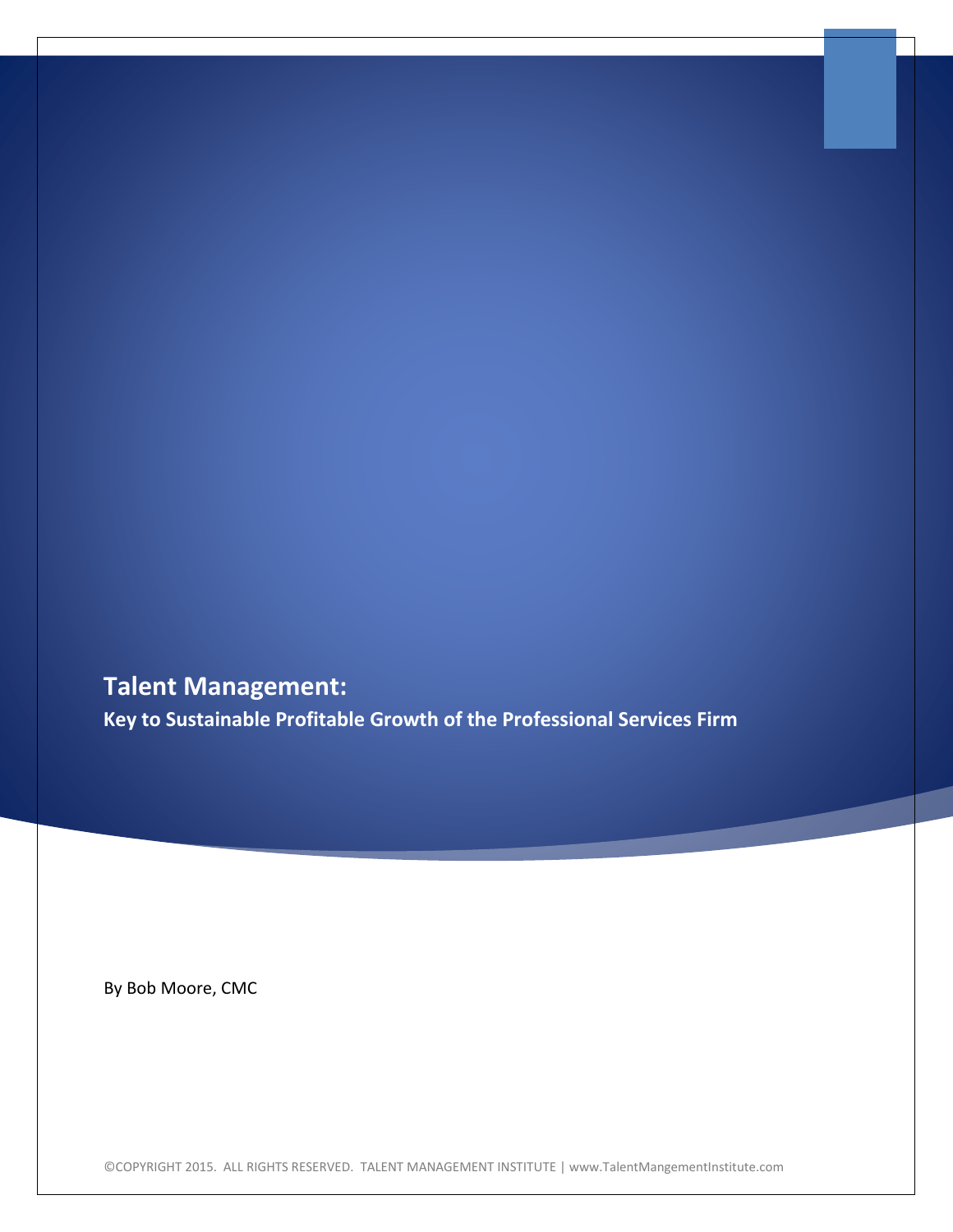# **Talent Management: Key to Sustainable Profitable Growth of the Professional Services Firm**

By Bob Moore, CMC

# **The Challenges of a Knowledge-based Enterprise (The PSF)**

Professional service firms such as law firms, financial services firms, money management firms, management consultants, advertising agencies and engineering, design and architectural firms —enterprises that provide knowledge-based solutions, guidance and advice to clients—face a number of unique challenges to sustainable profitable growth.

# **Knowledge Workers**

Professional service firms attract very smart people with a very high need for achievement and who may not be natural team players. Practitioners tend to have different goals and motives and frequently report greater frustration, unmet needs, lack of shared purpose, and poor morale. This is frequently the result of what I call the mismanagement of the knowledge worker, a mounting issue in all knowledge-based enterprises. Most importantly, practitioners in professional service firms simply want to practice their expertise and are not particularly interested in leadership roles or dealing with human, interpersonal challenges - internally or externally.

**Imagine . . .** what it would do to measurable results to have a workforce of fully engaged Top Talent executing your organization's strategy **every day!**

### **The Realities, Disengagement and Turnover**

While fully engaged top talent is the ideal, it is far from the reality. The results of most hiring practices are ineffective! Here are the current statistics to back that up:

- 46% of all new hires fail within the first 18 months.
- Of the remaining 54% that remain employed, 45% are rated as fair to marginal.
- 66% of hiring managers regret their decisions within the first year.
- Only 19% of all new hires are considered to be a universal success.
- Only 13% of new hires rate themselves as actively engaged and 64% say they are disengaged.
- As many as 24% say they are actively disengaged, have no passion for what they do on a daily basis, and are actually spreading illwill and discontent.



Turnover—when workers leave the organization results in the loss of human capital and their knowledge, skills and abilities. Turnover is also the significant cause of . . .

- Lost productivity, collaboration and innovation
- Lower employee morale and increased workload
- Additional management time required to ...
	- o reorganize remaining work,
	- o out-process departing employees, and source and interview their replacement.

This is particularly critical for all positions involving business development and client contact. For these reasons, effective talent management is the key to the **Sustainable Profitable Growth of The Professional Services Firm**.

# **Empowering Leaders**

One of the most important traits of empowering leaders is that they are facilitators of change. They feel capable of identifying areas that need improvement and working to bring about transformation.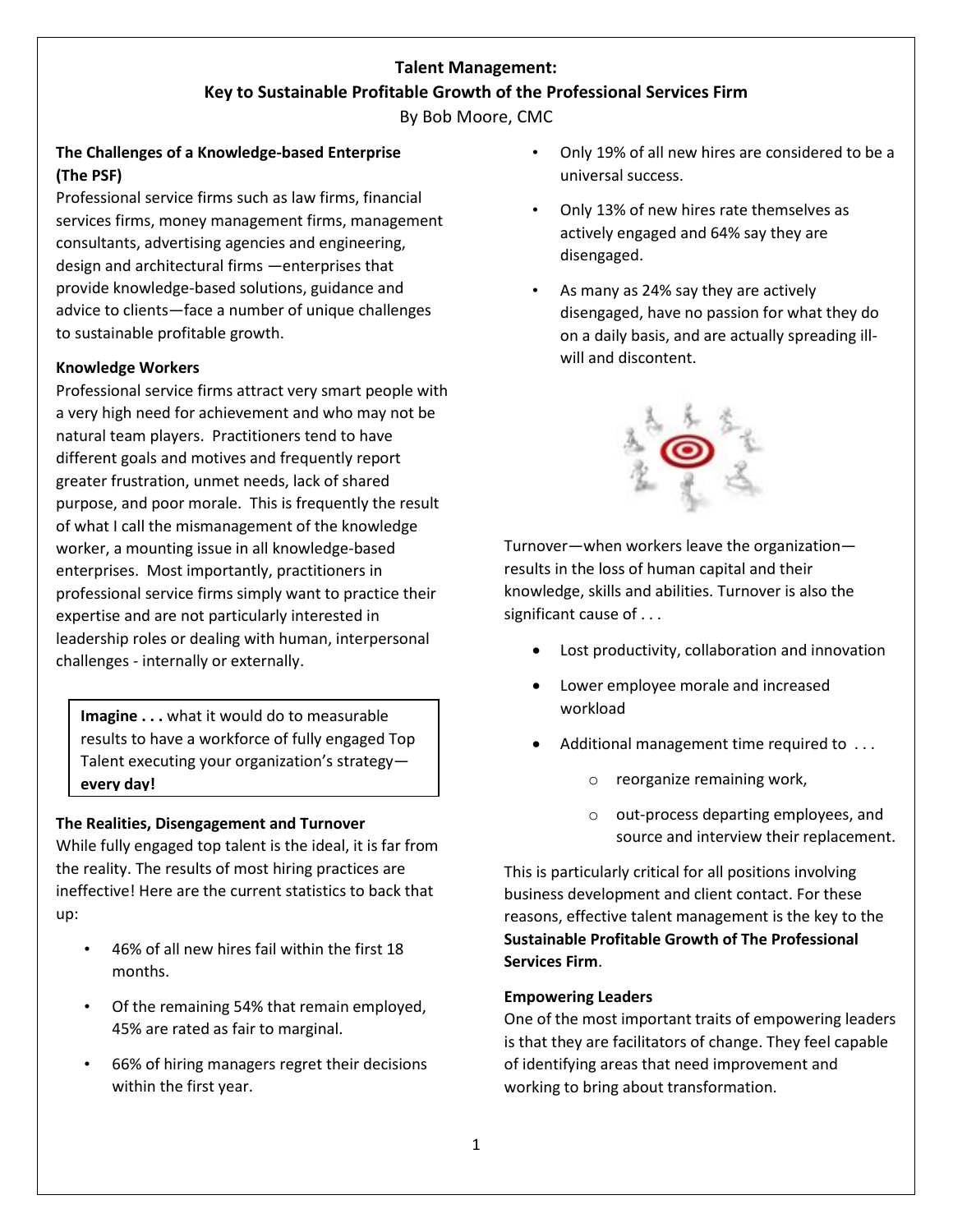"Only those companies that win the hearts and minds of their top talent will be able to deliver value over both the short and long term." Deloitte Research 2008.

#### **Talent Management**

Talent management is based on a senior management team's commitment to hire, develop and retain talented employees. It comprises all of the work processes and systems that are related to attracting good people who can be turned into Top Talent. Organizations that invest in effective talent management practices consistently outperform their industry peers.



Effective talent management is an integrated system that matches talent with the job, **the Job-Talent Fit process**. It begins by fully understanding the job, the primary reasons it exists and the measurable accountabilities expected from anyone in that job. If a job could talk, we could hear precisely what is required to achieve superior performance, telling us about the following measurable attributes:

#### **Job-Talent Fit**

The next step is to assess the talent of the finalists for the position and determine the degree of fit with a **Gap Report**. The Gap Report becomes the basis for the onboarding and individualized development plan for new hires.

In summary, an effective hiring system need not be complicated, frustrating or costly. Rather than a cost, a well-designed hiring system not only lowers costly turnover but assures that you hire good people who can be turned into fully engaged top talent.

### **The Dark Secret:**

#### *The Rest of the Talent Management Story*

Now that you have successfully discovered good people through an effective hiring process, let's examine the next step: **Development.** But first, I must warn you about the "Dark Secret of HRD," which means that your

organization is almost certainly wasting most of the money you invest in learning and development. Well over 80%, by some estimates, of the knowledge and instruction gained in training is not fully applied on the job. Here are the three myths and realities that can derail your training and development programs and prevent your good people from becoming top talent.

#### **Myth #1**

When employees have skill deficits, invest in the best training you can find, and your performance will be "corrected."

#### **Realty #1**

Without sponsored follow-through reinforcement, application, feedback, encouragement and accountability, as much as 90% of classroom instruction doesn't "stick" in the workplace, which results in \$50 to \$100 billion being wasted every year.

#### **Myth #2:**

If people value what they learned in training, they'll do it on the job.

#### **Realty #2**

The second reality is about what really happens in the workplace. People deal with everyday situations out of habit. Under pressure, habits trump newly introduced skills and most of the time, people won't use a newly learned skill until it's ingrained. Failing to follow through with structured reinforcement means most participants will return to their old habits.

#### **Myth #3**

If motivated people learn what to do in training, they'll begin using the desired skills consistently after they return to work.

#### **Realty #3**

What people take away from the classroom is mainly knowledge and familiarity, not skill. To ingrain any skill, routine, habit or behavior pattern, you have to perform the correct action again and again to stimulate the brain cells involved to interconnect.